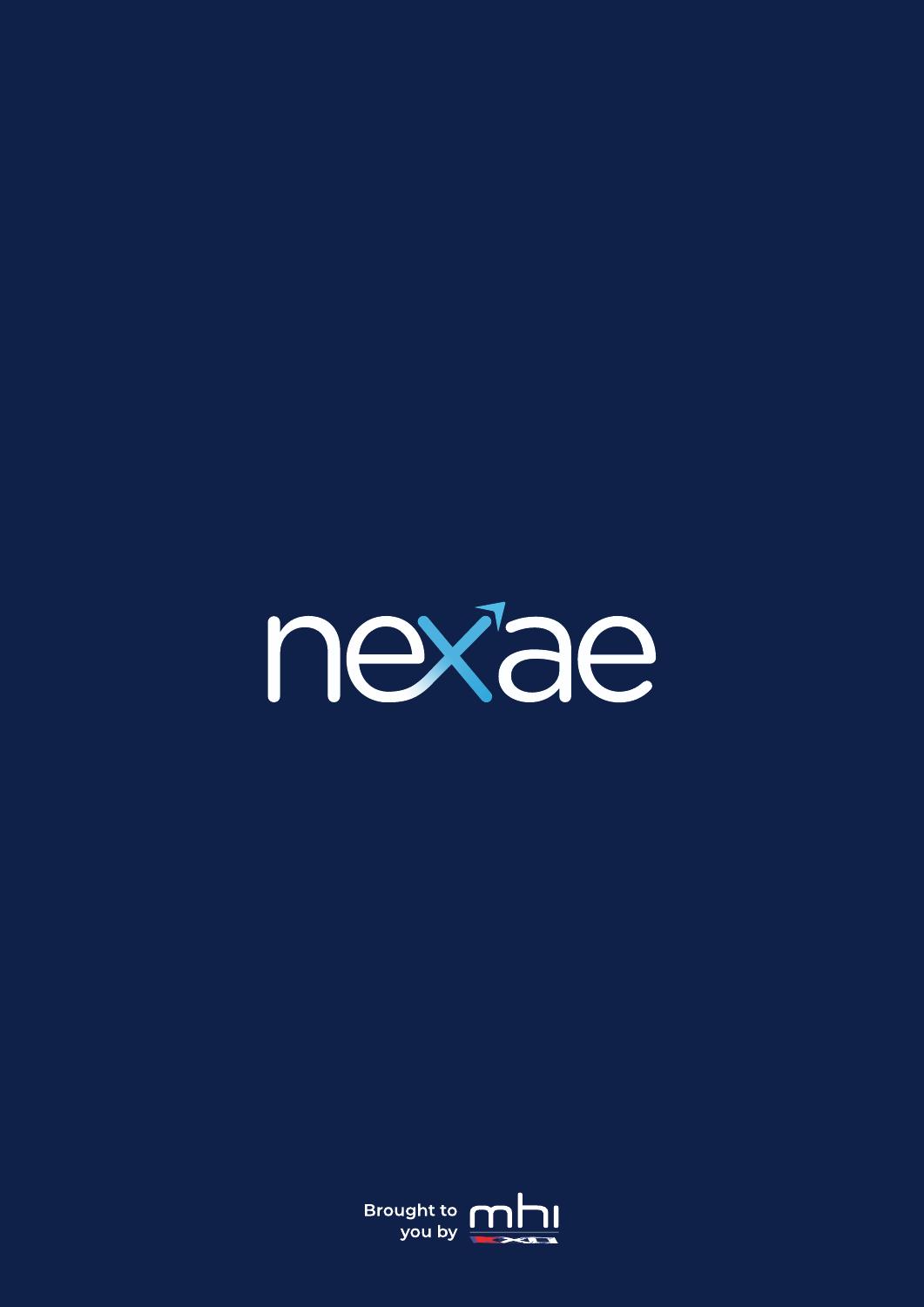# **Cookie Policy**

## **Scope of this Policy**

- **1.** Nexae, an application of Mail Handling International Limited (we or us or our) uses cookies when you visit our website, www.nexae.co.uk, (the Website) to help customise the Website and improve your experience using the Website.
- **2.** This policy applies between you, the user of this Website, and us, Nexae, an application of Mail Handling International Limited, the owner and provider of this Website.
- **3.** When you visit the Website, and before your Website places cookies on your computer, you will be presented with a message bar requesting your consent to set those cookies. By giving your consent to the placing of cookies, you are enabling us to provide a better experience and service. You may, if you wish, deny consent to the placing of these cookies; however, certain features of the Website may not function fully or as intended.
- **4.** This cookie policy should be read alongside, and in addition to, our Privacy Policy, which can be found at: https://www.nexae.co.uk/privacy-policy.

## **What are Cookies?**

- **5.** A cookie is a small text file placed on your computer by this Website when you visit certain parts of the Website and/or when you use certain features of the Website.
- **6.** This Website may place and access certain cookies on your computer. We use these cookies to improve your experience of using the Website and to improve our range of services.
- **7.** Cookies do not usually contain any information that personally identifies you, the Website user. However, personal information that we store about you may be linked to the information obtained from and stored in cookies. For more information on how such personal information is handled and stored, refer to our Privacy Policy which is available online at: https://www.nexae.co.uk/privacy-policy.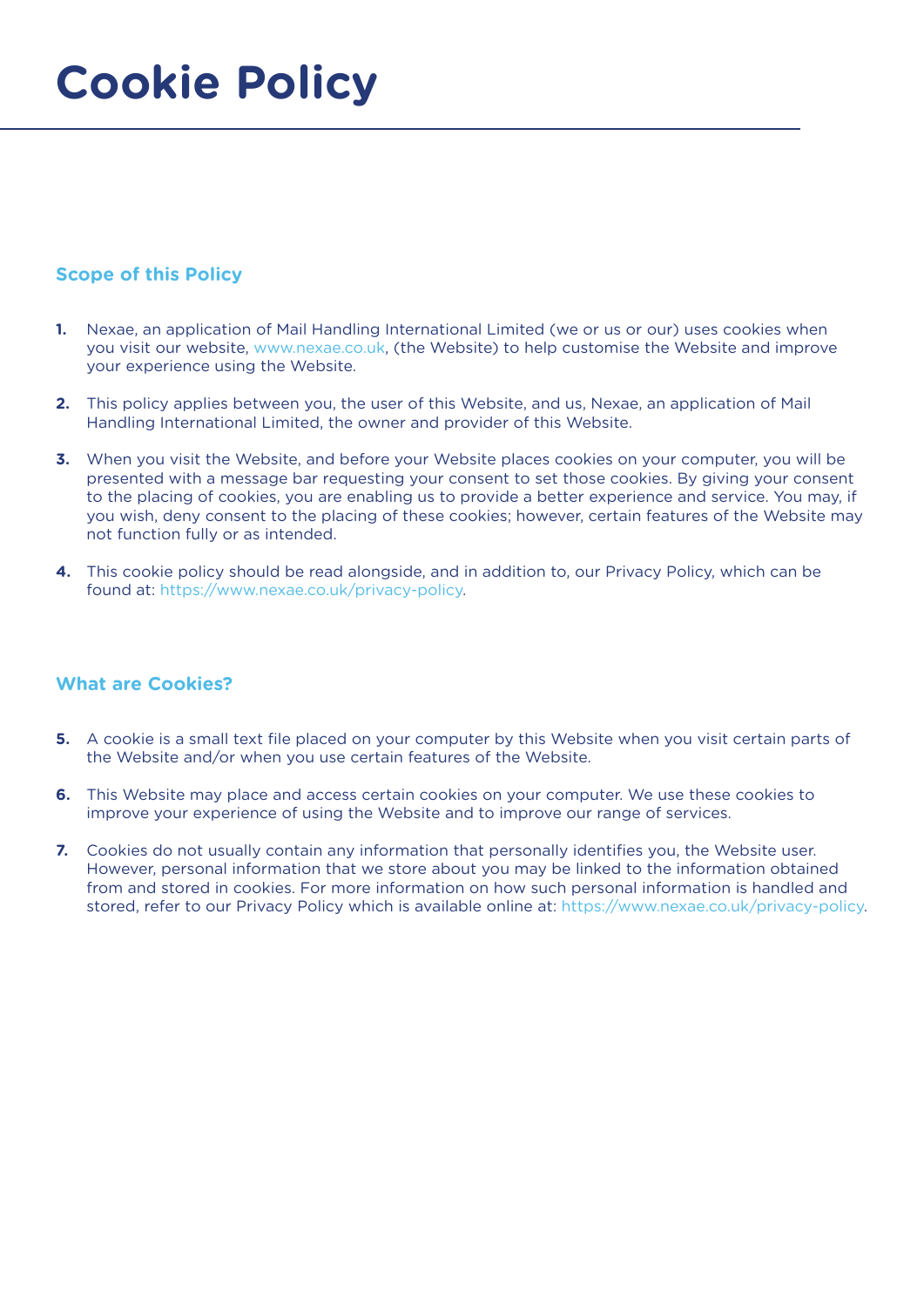### **How we use Cookies?**

- **8.** Cookies may be used for the following purposes:
	- To provide analytics
	- To store your preferences
	- MHI uses both session cookies and persistent cookies
	- A session cookie is used to identify a particular visit to our Website
	- These cookies expire after a short time, or when you close your web browser after using our Website
	- We use these cookies to identify you during a single browsing session, such as when you log into our Website
	- A persistent cookie will remain on your devices for a set period of time specified in the cookie
	- We use these cookies where we need to identify you over a longer period of time. For example, we would use a persistent cookie if you asked that we keep you signed in

## **Types of Cookies**

**9.** This Website uses the following cookies:

| <b>Type of cookie</b>          | <b>Purpose</b>                                                                                                                                                                                                                                                                                                     |
|--------------------------------|--------------------------------------------------------------------------------------------------------------------------------------------------------------------------------------------------------------------------------------------------------------------------------------------------------------------|
| Strictly necessary cookies     | These are cookies that are required for the<br>operation of the Website. They include, for<br>example, cookies that enable you to log into<br>secure areas of the Website, use a shopping<br>cart or make use of e-billing services.                                                                               |
| Analytical/performance cookies | These cookies allow us to recognise and count<br>the number of visitors and to see how visitors<br>move around our Website when they are using<br>it. This helps us to improve the way our Website<br>works, for example, by ensuring that users are<br>finding what they are looking for easily.                  |
| <b>Functionality cookies</b>   | These are used to recognise you when you<br>return to our Website. This enables us to<br>personalise our content for you, greet you by<br>name and remember your preferences (for<br>example, your choice of language or region). By<br>using the Website, you agree to our placement<br>of functionality cookies. |

**10.** You can find a list of the cookies that we use in the attached Cookie Schedule.

**11**. We have carefully chosen these cookies and have taken steps to ensure that your privacy is protected and respected at all times.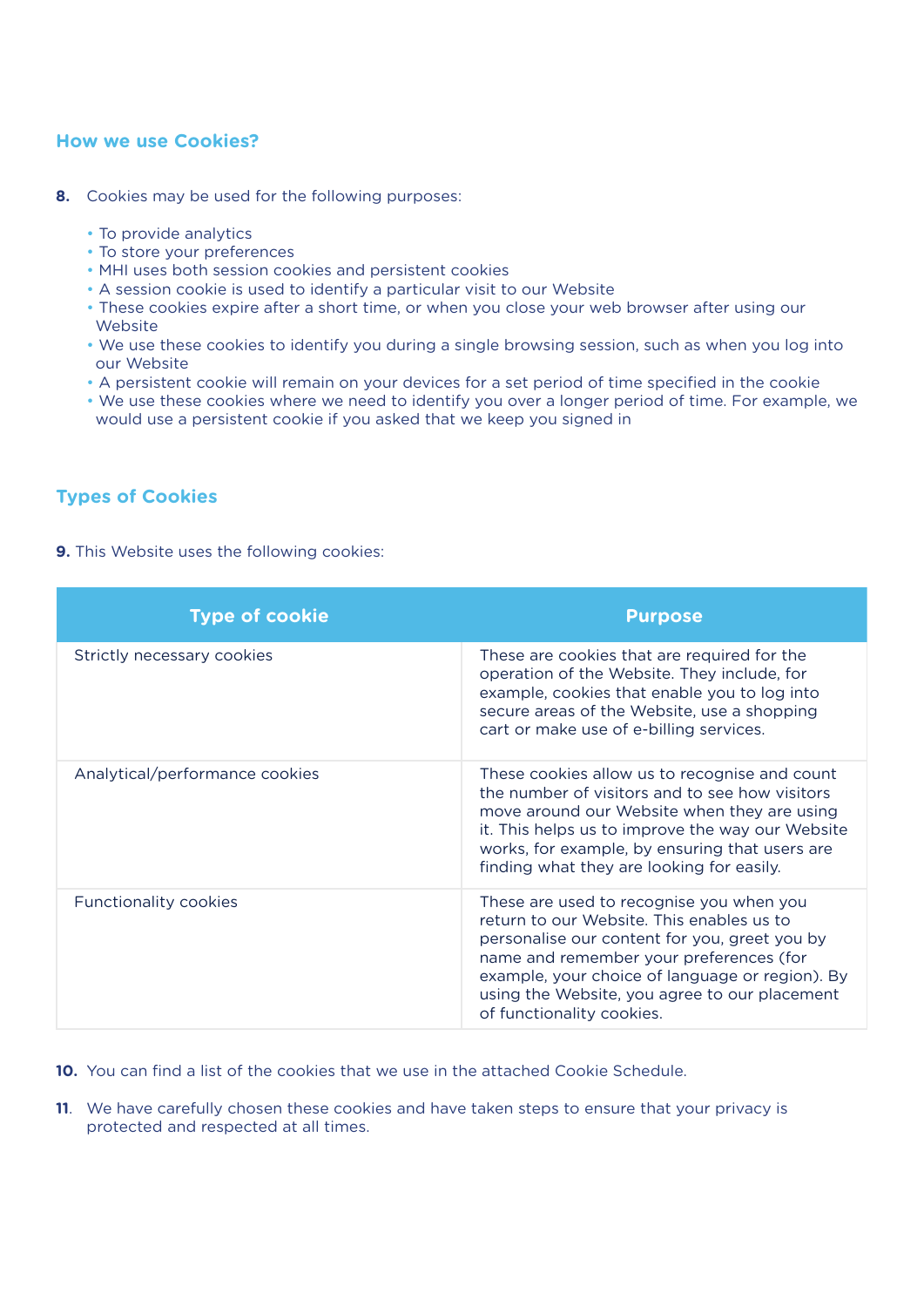#### **How to control your cookies**

- **12.** You can choose to enable or disable cookies in your internet browser. By default, most internet browsers accept cookies but this can be changed. For further details, please see the help menu in your internet browser.
- **13.** You can switch off cookies at any time, however, you may lose information that enables you to access the Website more quickly and efficiently.
- **14.** It is recommended that you ensure that your internet browser is up-to-date and that you consult the help and guidance provided by the developer of your internet browser if you are unsure about adjusting your privacy settings.
- **15.** For more information generally on cookies, including how to disable them, please refer to aboutcookies.org. You will also find details on how to delete cookies from your computer.

#### **Changes to this policy**

**16.** Nexae, an application of Mail Handling International Limited reserves the right to change this cookie policy as we may deem necessary from time to time or as may be required by law. Any changes will be immediately posted on the Website and you are deemed to have accepted the terms of the cookie policy on your first use of the Website following the alterations.

#### **Contact details**

- 17. The Website is owned by Nexae, an application of Mail Handling International Limited incorporated in England and Wales with registered number 03241562 whose registered office is at 82 Feeder Road, Bristol, BS20TQ, England.
- **18.** You may contact us:
	- a. by post using the address above.
	- b. by telephone at +44 (0) 117 977 6655.
	- c. by email at clientservices@mhi.co.
	- d. using the contact form on the Website.

This policy was created on 03 January 2022.